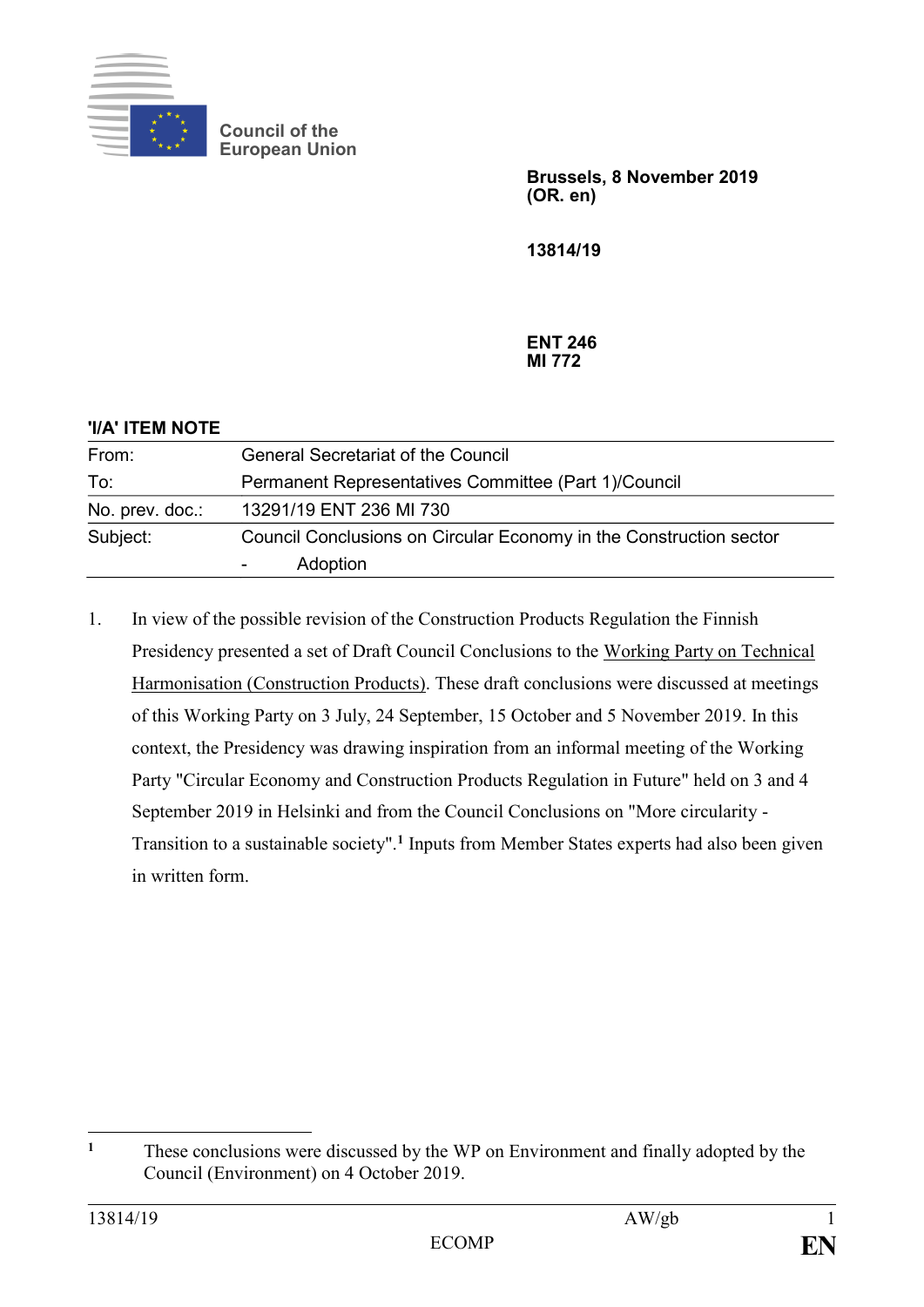- 2. At its final meeting on 5 November, the Working Party on Technical Harmonisation (Construction Products) reached full consensus on the text of the Draft Conclusions. The text of the conclusions can be found in Annex to this note.
- 3. The Committee of Permanent Representatives is therefore invited to submit to the Council the draft conclusions as set out in the Annex to this note for adoption as an "A" item on the agenda of the Council (Competitiveness) on 28 November 2019.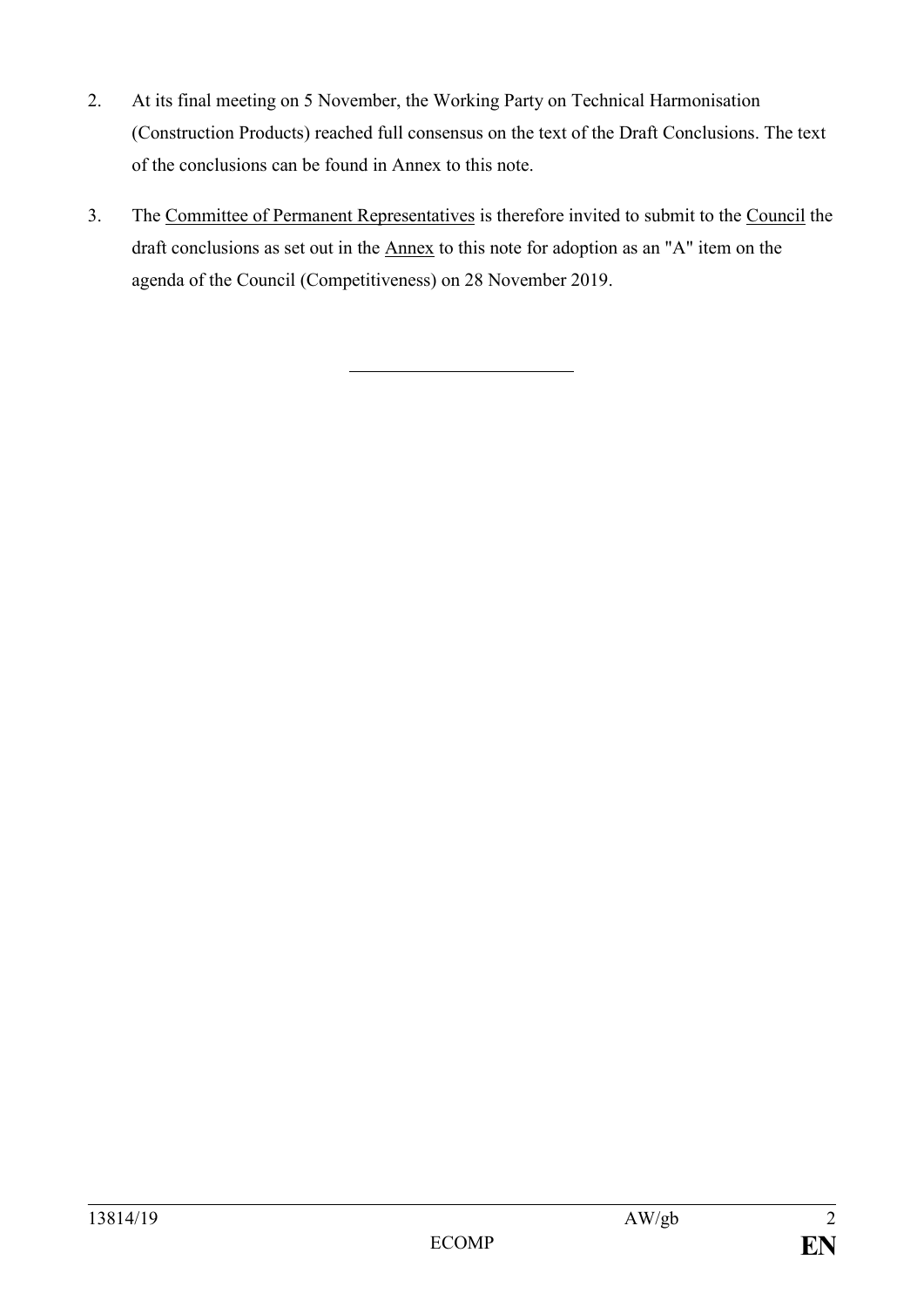## **ANNEX**

## **Circular economy in the construction sector - Draft Council conclusions -**

THE COUNCIL OF THE EUROPEAN UNION,

## RECALLING:

The Council conclusions on

- More circularity Transition to a sustainable society**<sup>2</sup>**
- 1. NOTES that half of the Earth's raw materials are used for construction**<sup>3</sup>** , that 40% of the final energy consumption is used during the service life of buildings**<sup>4</sup>** , that the embodied carbon of construction products represents 10–20% of total embodied carbon in buildings in the EU**<sup>5</sup>** , and that construction and demolition waste accounts for a third of waste generated in the Union<sup>6</sup>, and ACKNOWLEDGES the increasing share of embodied energy with respect to the reduction of the energy demand of the service life of buildings;
- 2. RECOGNISES the large potential for enhanced resource efficiency and circularity of the manufacturing, use and end-of-life treatment of construction materials and products;
- 3. HIGHLIGHTS the need for a transition in line with the Paris Agreement**<sup>7</sup>** , to a climate neutral and more circular economy in the sourcing and manufacturing of construction products and their sustainable use in construction works;

5 Material Economics, 2018 'Circular Economy – A Powerful Force for Climate Mitigation'<br>6 Eurostat (2019) *Waste Statistics* Available at: https://ec.europa.eu/eurostat/statistics

<sup>1</sup> <sup>2</sup> Council doc. 12791/19.

**<sup>3</sup>** Herczeg, McKinnon, Milios, et al. (2014). *Resource efficiency in the building sector.* Final report to DG Environment.

**<sup>4</sup>** Cao, Dai & Liu (2016). " Building energy-consumption status worldwide and the state-of-theart technologies for zero-energy buildings during the past decade", *Energy and Buildings* 128: 198-213.

**<sup>6</sup>** Eurostat (2019). *Waste Statistics.* Available at: [https://ec.europa.eu/eurostat/statistics](https://ec.europa.eu/eurostat/statistics-%09explained/index.php/Waste_statistics#Total_waste_generation)[explained/index.php/Waste\\_statistics#Total\\_waste\\_generation](https://ec.europa.eu/eurostat/statistics-%09explained/index.php/Waste_statistics#Total_waste_generation)

**<sup>7</sup>** An agreement within the [United Nations Framework Convention on Climate](https://en.wikipedia.org/wiki/United_Nations_Framework_Convention_on_Climate_Change) [Change](https://en.wikipedia.org/wiki/United_Nations_Framework_Convention_on_Climate_Change) (UNFCCC), dealing with [greenhouse-gas-emissions mitigation,](https://en.wikipedia.org/wiki/Climate_change_mitigation) [adaptation,](https://en.wikipedia.org/wiki/Climate_change_adaptation) and [finance,](https://en.wikipedia.org/wiki/Finance) signed in 2016. Available online: [https://unfccc.int/sites/default/files/english\\_paris\\_agreement.pdf](https://unfccc.int/sites/default/files/english_paris_agreement.pdf)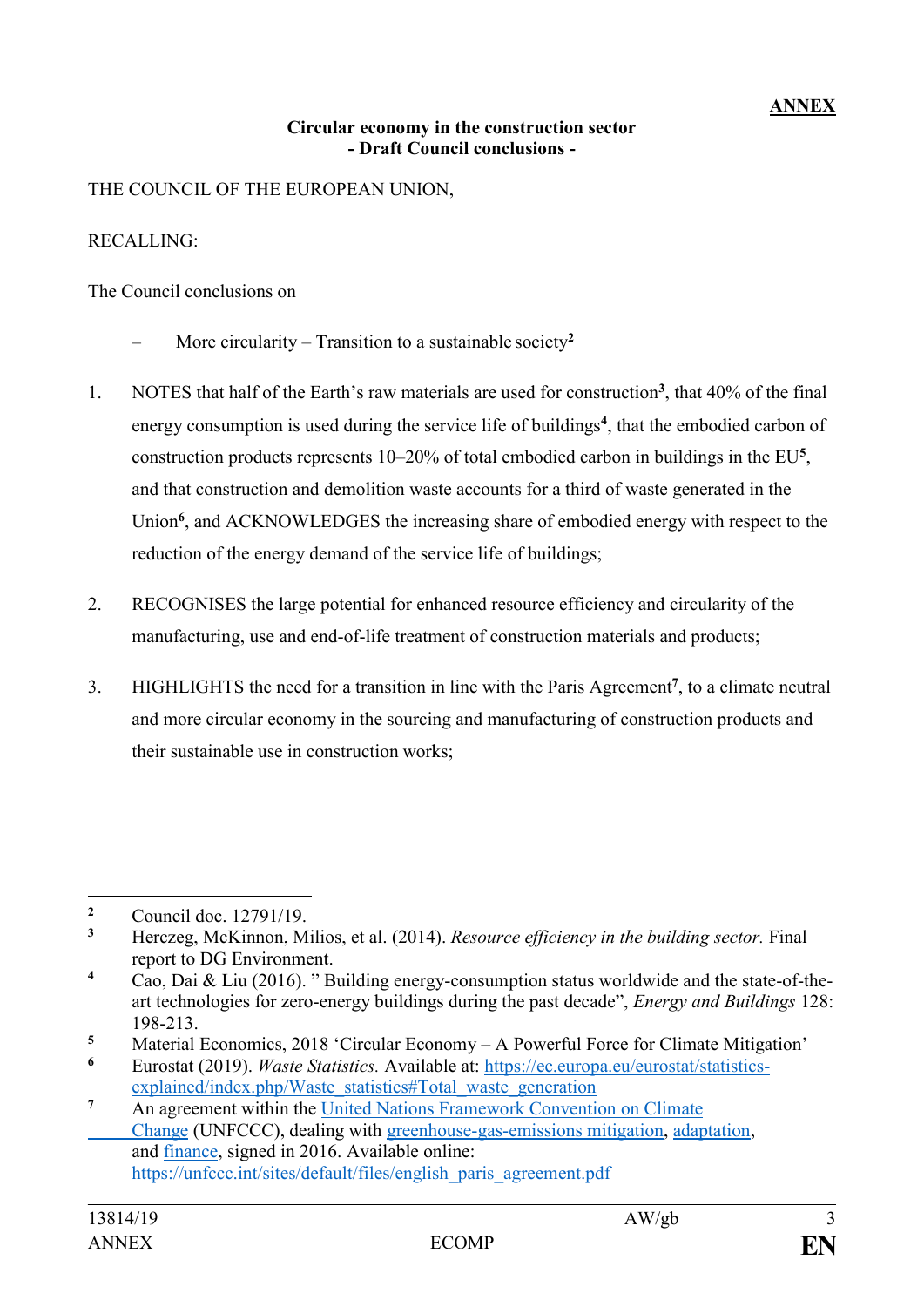- 4. NOTES that existing buildings and infrastructure form a materials' bank which should be exploited;
- 5. POINTS OUT that buildings are the single largest energy consumer in Europe, that construction is highly material and carbon intensive and that the maintenance and renovation of existing buildings and infrastructure, and new circular construction, can play a role in striving towards a climate neutral and green transition;
- 6. ACKNOWLEDGES the potential a circular economy can offer to the creation of jobs and the overall EU economy. The further transition into a circular economy has the potential to generate up to 60 million new jobs worldwide during the next two decades.**<sup>8</sup>** In the EU, the construction sector is estimated to benefit the most, with a possible addition of 6.5 million new jobs by 2030**<sup>9</sup>** ;
- 7. STRESSES the importance of promoting and funding research, development and innovation actions as well as promoting commercialisation of research results in order to develop more sustainable construction products and materials, including recycled materials, which, for example, reduce lifecycle impact of buildings, enhance the possibility of multiple lifecycles of buildings, increase energy efficiency, reduce  $CO_2$  emissions or absorb  $CO_2$ ;
- 8. URGES the Commission to facilitate the circularity of construction products when revising the Construction Products Regulation (EU) No 305/2011 (CPR) and to do the utmost to include corresponding required essential characteristics into (Harmonised) Technical Specifications so as to ensure that such products respect all applicable requirements of the CPR;

1

**<sup>8</sup>** International Labour Organization, "A just transition to a sustainable future - Next steps for Europe," ILO-Brussels, Brussels, 2017.

**<sup>9</sup>** G. Montt, J. Capaldo, M. Esposito, M. Harsdorff, N. Maitre and D. Samaan, "Employment and the role of workers and employers in a green economy," in *Greening with Jobs - World Employment and Social Outlook 2018*, 2018.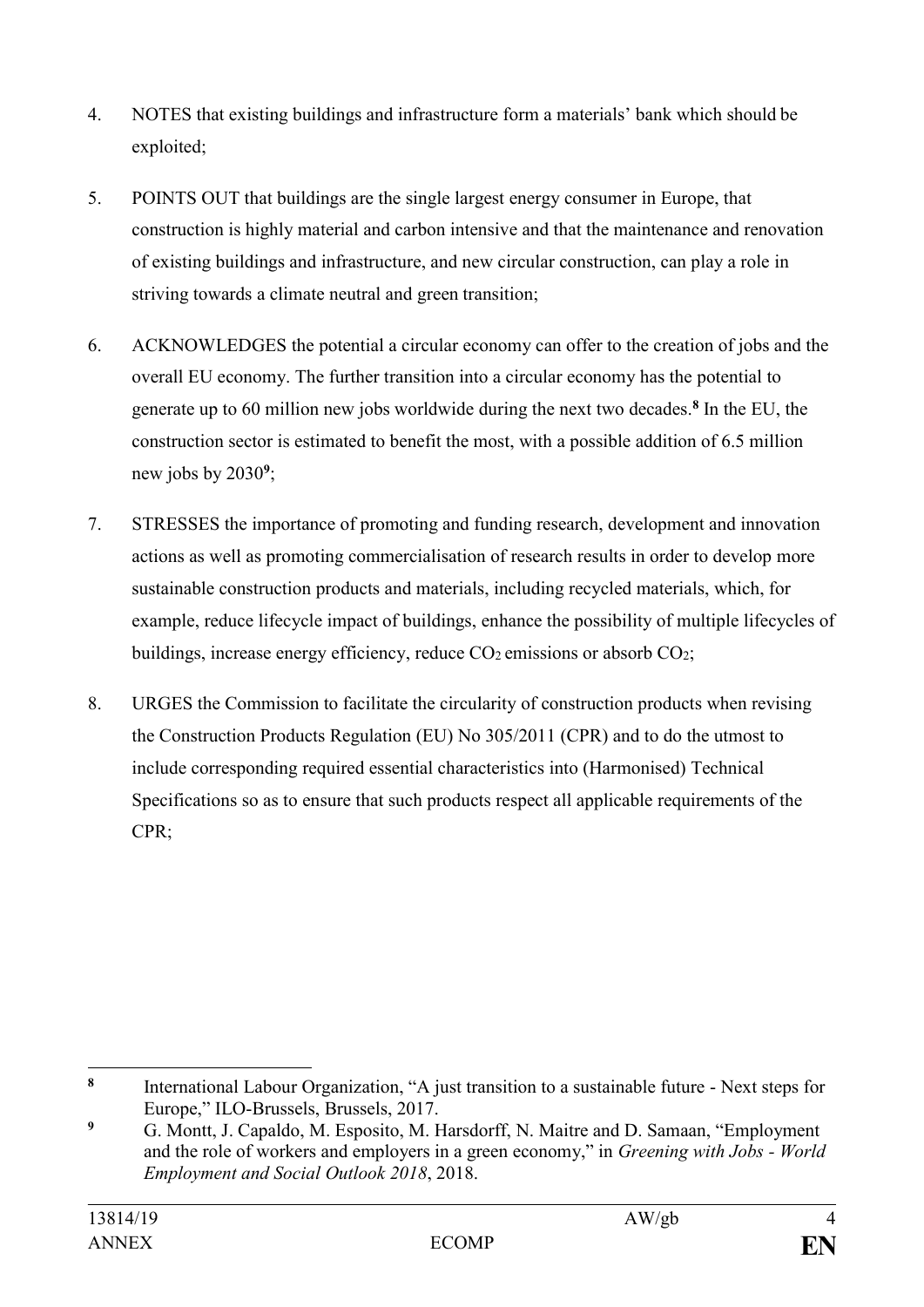- 9. HIGHLIGHTS the major stakes of the basic requirement for construction works (BWR) 7 for the circular economy, and the necessity that BWR 7 take into account the specificity of the technical specifications designed for the environmental product declaration, and ENCOURAGES the Commission, jointly with the Member States, to consider the already existing standards, in particular EN 15804 and EN 15978, in order to enable the use of the data declared for the assessment of the environmental performances of buildings;
- 10. STRESSES the importance of enabling the delivery of performance information regarding characteristics in relation to BWR 3 (Hygiene, health and the environment) and BWR 7 (Sustainable use of natural resources) of Annex I to the CPR, also for construction products covered by harmonised product standards where such characteristics are missing;
- 11. UNDERLINES the voluntary nature of the re-use of construction products;
- 12. STRESSES the importance of ensuring the health and safety aspects of a construction product also when it is being re-used or manufactured from recycled material; especially considering potential contaminations, reduced sustainability and decreased durability of the recycled or reused material, and the possibility of excluding the recycling of some materials for certain hygienic and environmentally relevant applications;
- 13. UNDERLINES the need for awareness-raising through actions for strengthening general public confidence in safety and quality of construction products made from recycled materials and of the re-used construction products, and actions on the possible use of those products;
- 14. ACKNOWLEDGES that not all aspects relating to the re-use and recycling of construction products and materials they contain can be solved in the possible revision of the CPR alone and INVITES the Commission together with the Member States and stakeholders to develop a policy for the re-use and recycling of construction products and materials based on life-cycle assessment and to integrate sustainability goals and targets;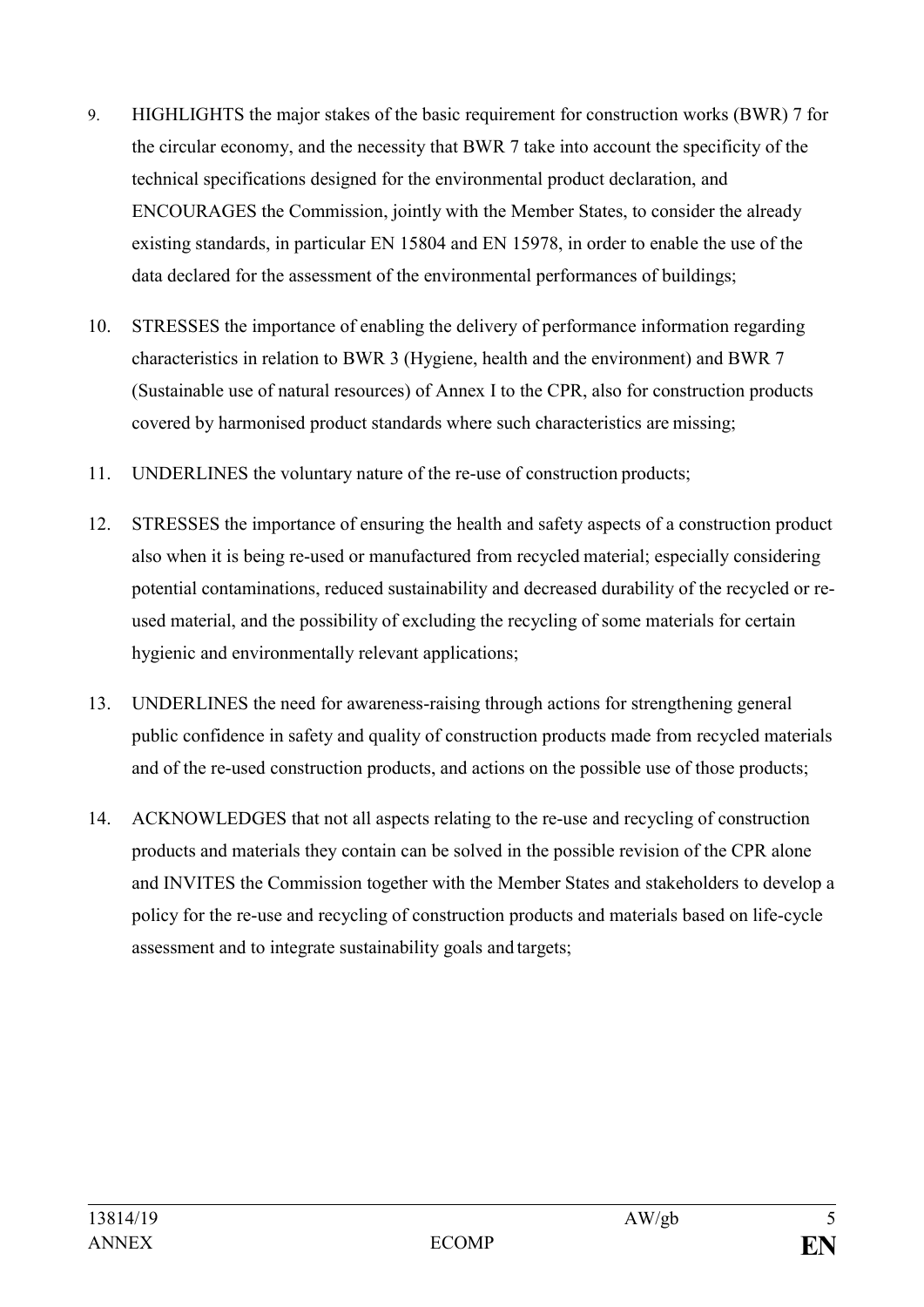- 15. STRESSES the importance of the integration of circularity principles, life-cycle thinking and modular design into construction by further elaborating and promoting the use by the Member States of tools, such as Level(s)<sup>10</sup>, Green Public Procurement criteria for construction works<sup>11</sup>, and the EU Construction and Demolition Waste Management Protocol**<sup>12</sup>** where feasible, and providing guidelines for waste audits before demolition and renovation works of buildings;
- 16. ENCOURAGES the Commission to explore with the Member States measures such as:
	- a) clarification of the relationship between the CPR and other EU legislation, such as the Waste Framework Directive (2008/98/EC**<sup>13</sup>**) including end-of-waste criteria as regards re-usable construction products and materials recovered from construction waste,
	- b) clarification of the relationship between EU product-related legislation, such as the Eco-design Directive (2009/125/EC**<sup>14</sup>**) and the Energy Labelling Regulation (Regulation (EU) 2017/1369**<sup>15</sup>**), and the CPR as regards requirements for declarations,
	- c) clarification of the relationship between EU environmental legislation, such as the Drinking Water Directive (98/83/EC**<sup>16</sup>**), and the CPR, with a view to avoiding possible contradictions and problems in implementation,

<sup>1</sup> **<sup>10</sup>** European Commission´s voluntary reporting framework for sustainability of buildings. Further information:<https://ec.europa.eu/environment/eussd/buildings.htm>

**<sup>11</sup>** European Commission´s criteria for green public procurement of office building design, construction and management. Available online: [https://ec.europa.eu/environment/gpp/eu\\_gpp\\_criteria\\_en.htm](https://ec.europa.eu/environment/gpp/eu_gpp_criteria_en.htm)

**<sup>12</sup>** European Commission´s non-binding guideline proposal for the industry. Available online: [https://ec.europa.eu/growth/content/eu-construction-and-demolition-waste-protocol-0\\_en](https://ec.europa.eu/growth/content/eu-construction-and-demolition-waste-protocol-0_en)

<sup>13</sup> as last amended

**<sup>14</sup>** as last amended

**<sup>15</sup>** as last amended

**<sup>16</sup>** as last amended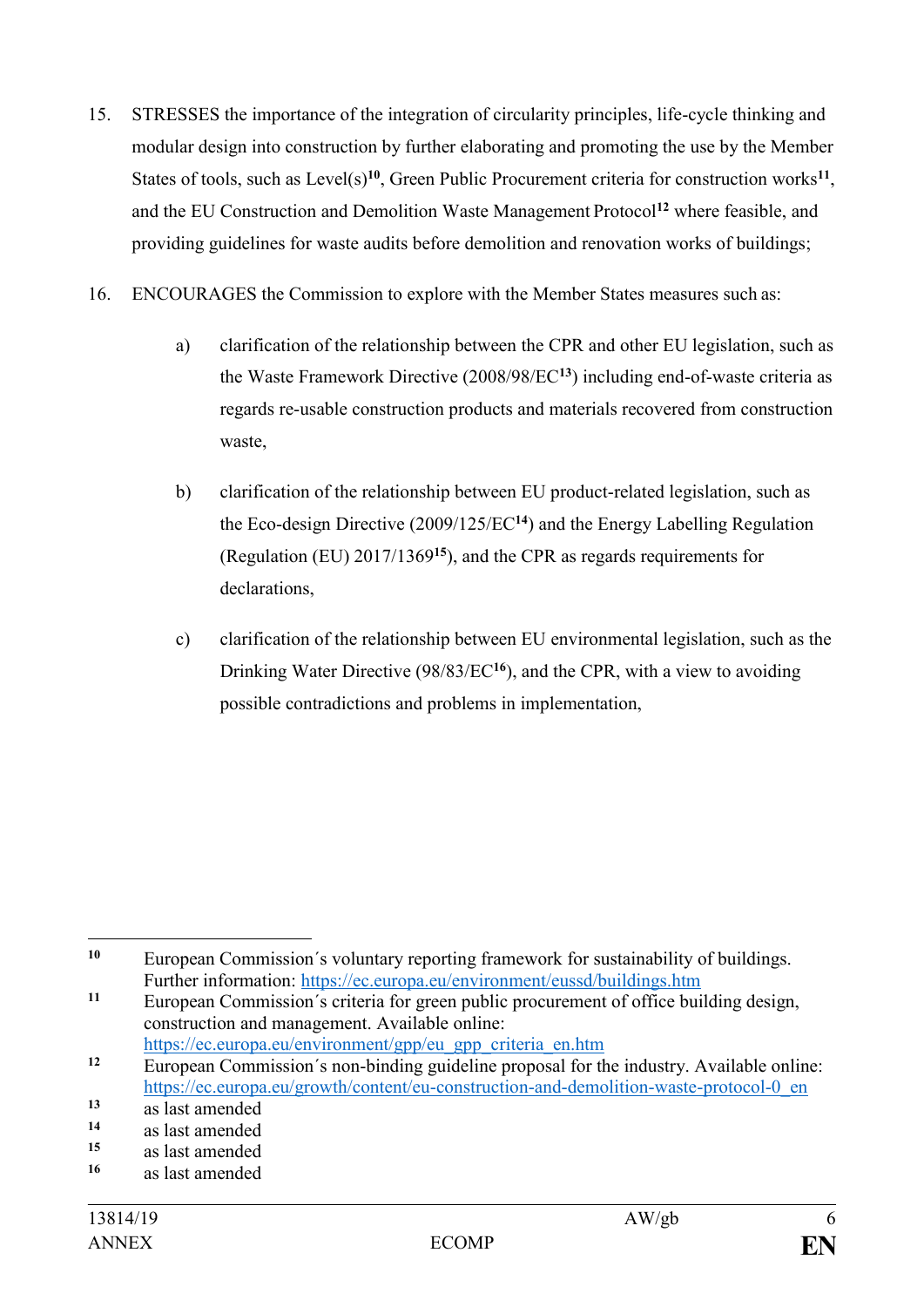- d) clarification on how the relationship between chemicals legislation, such as REACH (Regulation EC No 1907/2006**<sup>17</sup>**) and the CPR, can be better developed,
- e) more consistent use of the existing definitions and terminology for "re-use" and "recycling" in the CPR and related standards on the one hand, and the use of definitions and terminology for "recovery" existing in the waste legislation, on the other hand,
- f) possibilities facilitating provisions for a market for high quality materials from reuse, in priority, then recycling,
- g) possibilities to facilitate the wider use of modular structural elements and modular construction products,
- h) conditions for creating and financing systems such as digital platforms for the marketing of recycled and re-used products,
- i) digitalisation as a tool to facilitate the circular economy on construction,
- j) conditions promoting a life-cycle assessment of construction products, where relevant,
- k) measures aimed at limiting the surplus of construction products and materials, which may involve incentives for economic operators to take back such surplus,

1

**<sup>17</sup>** as last amended